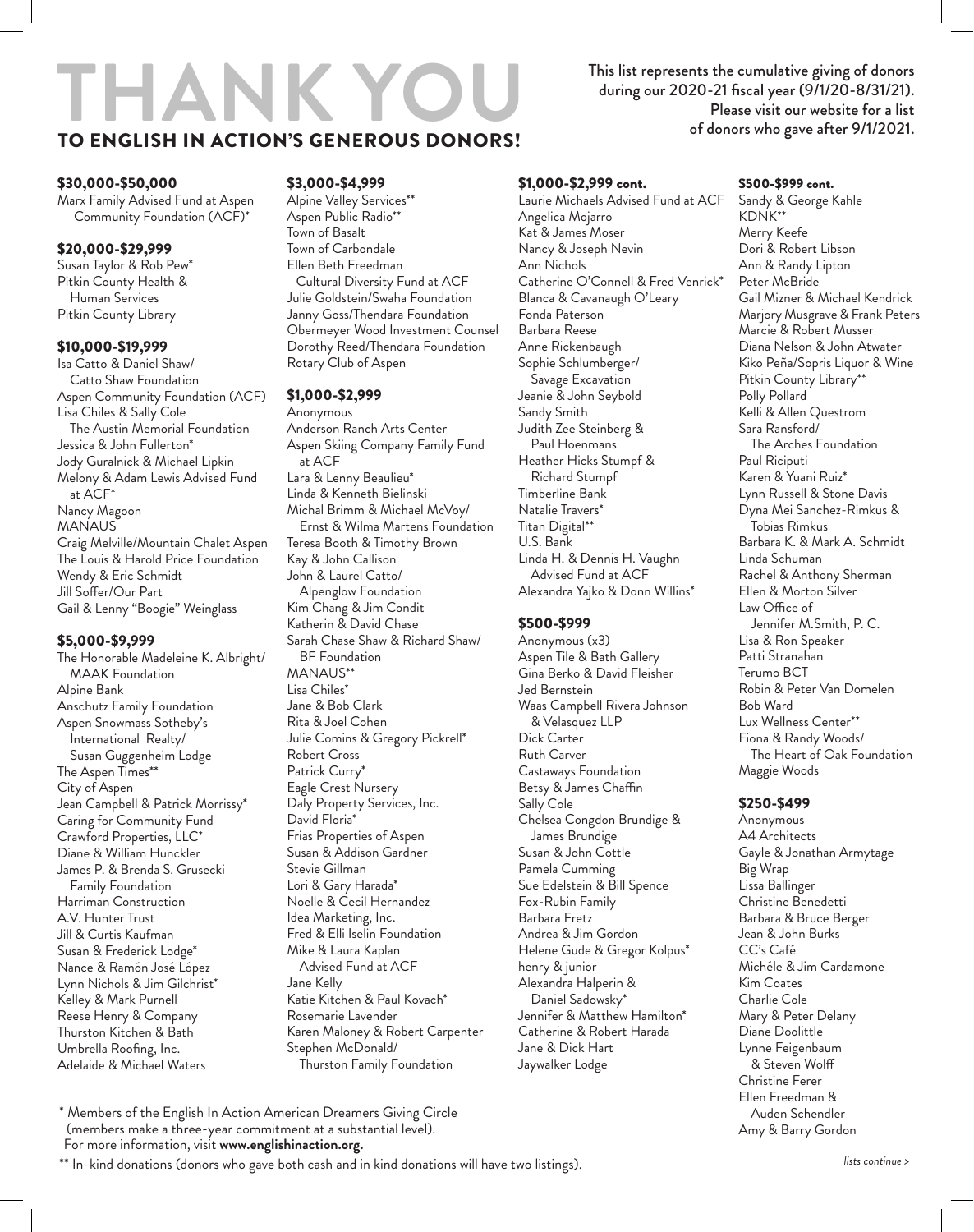#### \$250-\$499 cont.

Bunny & John Harrison Kristen Henry Judy Huston Sandy & Peter Johnson Jennifer & Matt Jones CP Kanipe Betsy Key Ann & Tom Korologos Kroger Kimberly Levin Abby A. & R. Fairleigh Lussky Martha F. Luttrell Julia Marshall/Mt. Daly Enterprises Brenda McCartney/Heirlooms Nancy Meinig Nasrin & Luis Menendez Hensley & James Peterson Sheryl Sabandal & Sean Fick Janet Schoeberlein Luky Seymour Clare & Steven Shane Donor Advised Fund Sandy & Stephen Stay Eden Steele & Bart Johnson\* Regan Construction, Inc. Serranos Marble & Granite Shirley & Robert Stone Shelley Supplee Robin Tolan Karen Wing

#### \$100-\$249

Anonymous (x3) Aspen Alps Condominiums Thorsten Anderson Heidi & Erik Ahrenskeaff Jim Albert Tracy & Ben Anderson Tara Arcomano Kate Bacon & Chris Woods Basalt Quick Lube Dorothy Beehner Vivian & Norman Belmonte Rob Benedetti Sallie & Thomas Bernard Nell & Bill Birk Mary & Greg Bright Ross Brooks Jeffie Butler & Kevin Sheehan Michael Carron Third Street Center\*\* Georgia Chamberlain & John Foulkrod Fr. Bert Chilson Consuelo Cota Robin Danell Mary Deacy Ann Denver Nohemí Diaz & Miguel Revilla Lisa Dirth Mary S. Dominick & Sven Coomer Ellen & Matt Dube Jocelyn & David Durrance Melissa Eisenstat Elyse Elliott & Jeremy Bernstein Olivia Emery & Michael Hassig Sally Faison

#### \$100-\$249 cont.

Julie & Dan Feuerborn Jim Finch Jill P. Fink Sistie Fischer Donna Fisher & Skip Behrhorst Jane & W. R. Frazer Amy & Rob French Leslieann Gallagher & Jack McKay Ree Gardner Wolf Gensch Construction Linda & Mark Giesecke Lari Goode & Mark Fischer Donna & Bernie Grauer Pam & Thomas Gray Joyce & Bill Gruenberg David Hamilton Kim Hamilton Angela Hanley & Danny Stone Marilyn Hill Harper Mary Ann & Jim Harris Susan & Michael Hartnett Jane Hendricks Amy & Ryan Honey Brooke A. Peterson Advised Fund at ACF Mark Howard Barbara Reid & David Hyman Rob Jankovsky Ann H. Johnson Sarah & Ben Kelly Wendy & Todd Kennedy Ellen T. Knous Karen Kribs Anne H. Lacy William Lipsey & Linda Girvin Eleanor Z. Lodge Judi & Bob Loubier Michele McClinton Holly McLain Carolyn Miller & Boots Ferguson Elizabeth & Josh Mondry Christine & Richard Montgomery Liz Nessen & Robert Shapiro Meredith & Charles Ogilby Jennifer O'Keeffe Thea & Rick Okin Debra Brooke Paparo Buzz Patten Marci & Robert Pattillo Doug Peate Dan Perlman Jeannie Perry Marjorie Perry Susan Philp Norma Portillo & José Ramos Jayne & Bill Poss Deborah Prinz & Larry Neher Zulma & Rogerio Ramos Emily & Ken Ransford The Ritvo Family Foundation Kim Scheuer Mimi Schlumberger Rachel Schmidt Ann Scott Margaret & Mike Simmons Lorraine & Pat Spector Clare Stocker & Chet Drieman

#### \$100-\$249 cont.

Lou & Raymond Stover Steve Stunda Karin Teague Laura Thielen & George Eldred Amy & Doug Throm Linda Vitti Herbst Ruth & Bob Wade Donna & Tom Ward Gayle Waterman Polly Whitcomb Katie Woods & Silvia Guijarro Janis A. Wyandt Sue & Ted Zislis

#### UP TO \$99

Amazon Smiles Anonymous (x7) Jo-Anne Ahrens Angelina Anderson Gladys Arango Marcon Jacqueline & Dylan Balderson Mary Ballou Colleen & Pat Barill Marina Beadleston Amy Behrhorst Daniel Benavent Samuel Bernal Dana Berro Shannon Birzon Kitty Boone Magda Botello Sally Boughton Kimbo & Jason Schirato Sandra Cano Beth Cashdan Eva Silvia Castillo Liz and Mike Chapman Trish Chew Guadalupe Chiguil & Porfirio Revilla Nicole Christianson Cathy Click & Bernard Moffroid Susan Conklin Ashley & Mike Connolly Rosa & Oscar Contreras Diane Cooper Barbra Corcoran Emery Cowan & Campbell Morrissy Judy Schumacher Catherine Anne Couch Ann Kathleen Cox Sue & Christopher Coyle Candace Cross Caroline Deacy Sharon Dequine Cathy & Patrick Derby Carly Dominick-Sobol Drew Dougherty Christy Doyon Paul Dudley Susy Ellison & Marty Schlein Annie Farris Beatriz Ferrufino & Raul Centeno Marguerite Flett Anne & Phil Freedman Hilary Garnsey Sara Garton Alyson & Justin Gish

#### UP TO \$99 cont.

Ana Gomez Alison Gordon Jane Gross Alison M. Gwinn Tara & Mitch Haas Teresa Hall Katherine Hartley Robin Haugland Carol & Jud Hawk Chris Hazleton Leticia Hermosillo & Simón Perez Denise Hoogland Leslie Hopp Katie Hyman Michaela Idhammar Shael Johnson Deb Jones & John Katzaenberger Wewer & Steve Keohane Mary Jo Kimbrough Penny Kinsman Nancy & Greg Klaiber Carolyn Kleban Peg Klein Kerry Kleisner Amy Laha Denison Levy Soozie Lindbloom Laurie Loeb Estela Lopez Gudiño & Martin Garcia Alicia Magana Christy Mahon Erin Mattice Deepa McCauley Charlotte & Michael McLain Lupe Melendez Liza Mitchell Rosa Morfin Sandy & Lee Mulcahy Lauren & Mark Munger Rebecca Musselman Virginia Newton Nicole Nez Steve Okeson Rosa Maria Orellana Karen Peirson Carla & Eric Peltonen Nancy Peterson Sue & Robert Pietzrak Dan Pittz Rebecca Polan Renee Prince Ana Quiceno Nancy Rappaport Jillene Rector Rebekah Reed Deb Rice Ellen Rieder Enid Ritchy Lucie Rivière Melvin Susan Rutledge Matt Scherr Tamara Schischa Ingrid Schmidt Eran Schreiber Nina Selsor Lee Shainis Barbara Shapiro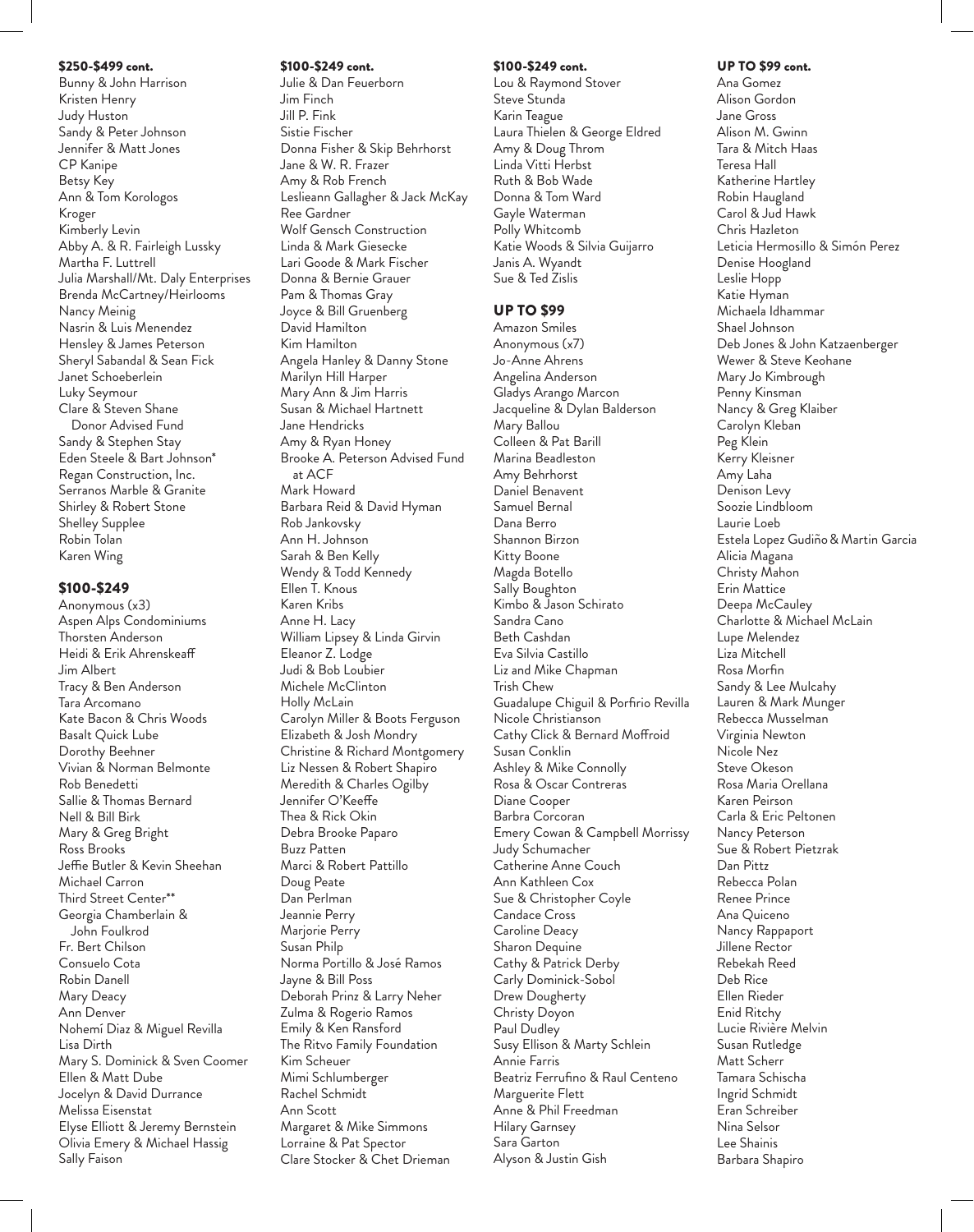#### UP TO \$99 cont.

Elizabeth & Sloan Shoemaker Christi & Eric Small Stephen Spicer Alice Steindler Jill Steindler Jennifer Tempest Caroline Tory Melina Valsecia Jenia Walter Bill Weidman Anne Whetzel Casey White Tyrolean Lodge Suzanne Wolff & Gary Tennenbaum Kim Worline Beth Wysong Aimee & Luis Yllanes Maria Zelaya

#### HONORARY GIFTS

In honor of Daniel Benavent *Dorothy Beehner* In honor of Lara Beaulieu *Estela Lopez Gudiño* In honor of Jean Campbell *Deborah Prinz & Larry Neher* In honor of Elmer Canales *Holly McLain* In honor of Miguel Carballo *Sandy & Peter Johnson* In honor of Lisa Chiles *Lynn Nichols & Jim Gilchrist* In honor of Julie Comins *Karin Teague* In honor of Helena & Miguel Delasala *Anonymous* In honor of Shinta Damayanti *Tara Arcomano Kim Scheuer* In honor of Bella Fabela *Laurie Loeb* In honor of Julie Fox-Rubin *Karin Teague* In honor of Julie Goldstein *Karin Teague* In honor of Amy & Barry Gordon *Susan Conklin* In honor of Jane Gross *Nina Selsor* In honor of Angela Hanley *Shirley & Robert Stone* In honor of Noelle & Cecil Hernandez *Andrea & Jim Gordon* In honor of Bennett Jones *Jennifer & Matt Jones* In honor of Luz & Robert Kyncl *Susan Lodge* In honor of Ann & Randy Lipton *Christine Ferer* In honor of Susan Lodge *Eleanor Z. Lodge* In honor of Veronica Margain *Sandy & Peter Johnson* In honor of Tatiana Alejandra Medina *Jill Steindler*

In honor of Lupe Melendez *Sarah Kelly* In honor of Emily & Joe Metz *Carly Dominick-Sobol* In honor of Liz Nessen & Robert Shapiro *Barbara Shapiro* In honor of Kristi Nicholls *Nancy Peterson* In honor of Ann Nichols *Nance & Ramón José López* In honor of Lynn Nichols *Kay & John Callison Caroline Deacy Jim Gilchrist Nance & Ramón José López Ann Nichols* In honor of Simón Perez *Charlotte & Michael McLain* In honor of Polly Pollard *Estela Lopez Gudiño Christy Mahon* In honor of Neil Ross *Ellen Rieder* In honor of Ellen Rieder *Polly Pollard* In honor of Rachel Schmidt *Barbara K. & Mark A. Schmidt* In honor of Hilary Stunda *Steve Stunda* In honor of Caroline Tory *Anonymous* In honor of Natalie Travers *Anne H. Lacy* In honor of Maria Zelaya *Nell & Bill Birk* In memory of Chris Faison *Trish Chew* In memory of Albie Kern *Sandy Smith* In memory of Bud Mulcahy *Sandy & Lee Mulcahy* In memory of Ronald Rouse *Janis A. Wyandt* In memory of Bill Schoeberlein *Heidi & Erik Ahrenskeaff*

*Please forgive any omissions or errors*

# ENGLISH IN ACTION IS A WELCOMING COMMUNITY ORGANIZATION THAT BELONGS TO US ALL.

**Please join us again in 2022** by becoming a volunteer, a monthly donor, or joining our American Dreamer's giving circle. Online gifts can be made at **www.englishinaction.org.**